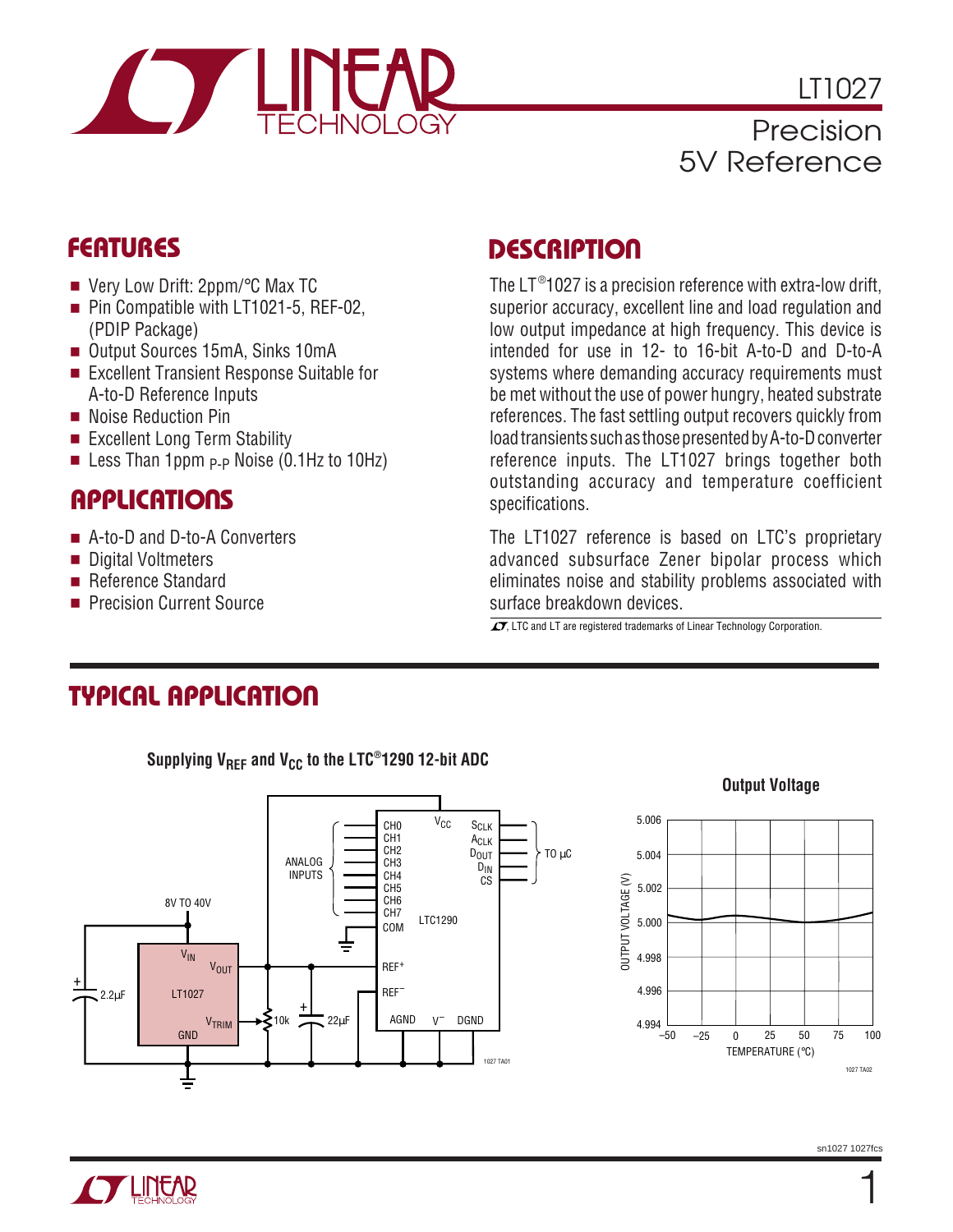# **ABSOLUTE MAXIMUM RATINGS (Note 1)**

| V <sub>TRIM</sub> to Ground Voltage  |  |
|--------------------------------------|--|
|                                      |  |
|                                      |  |
| <b>Output Short-Circuit Duration</b> |  |
|                                      |  |
|                                      |  |

| Operating Temperature Range                |  |
|--------------------------------------------|--|
|                                            |  |
| LT1027M (OBSOLETE)  -55°C to 125°C         |  |
| Storage Temperature Range                  |  |
|                                            |  |
| Lead Temperature (Soldering, 10 sec) 300°C |  |

# **PACKAGE/ORDER INFORMATION**



\*Connected internally. Do not connect external circuitry to these pins. Consult LTC Marketing for parts specified with wider operating temperature ranges.

#### **ELECTRICAL C C HARA TERISTICS The** ● **denotes specifications which apply over the full operating**  $t = 25$  and  $t = 12$  and  $t = 12$  and  $t = 21$  and  $t = 25$  and  $t = 100$ ,  $t_{\text{I}} = 10$ ,  $t_{\text{I}} = 10$ ,  $t_{\text{I}} = 0$ , unless otherwise specified.

| <b>SYMBOL</b>          | <b>PARAMETER</b>                                   | <b>CONDITIONS</b>                           | MIN                        | <b>TYP</b>     | <b>MAX</b>                       | <b>UNITS</b> |
|------------------------|----------------------------------------------------|---------------------------------------------|----------------------------|----------------|----------------------------------|--------------|
| <b>V<sub>OUT</sub></b> | Output Voltage (Note 2)                            | LT1027A<br>LT1027B, C, D<br>LT1027E         | 4.9990<br>4.9975<br>4.9950 | 5.000<br>5.000 | 5.000 5.0010<br>5.0025<br>5.0050 | V            |
| TCV <sub>OUT</sub>     | Output Voltage Temperature Coefficient<br>(Note 3) | LT1027A, B<br>LT1027C<br>LT1027D<br>LT1027E |                            |                | ხ<br>7.5                         | ppm/°C       |

sn1027 1027fcs

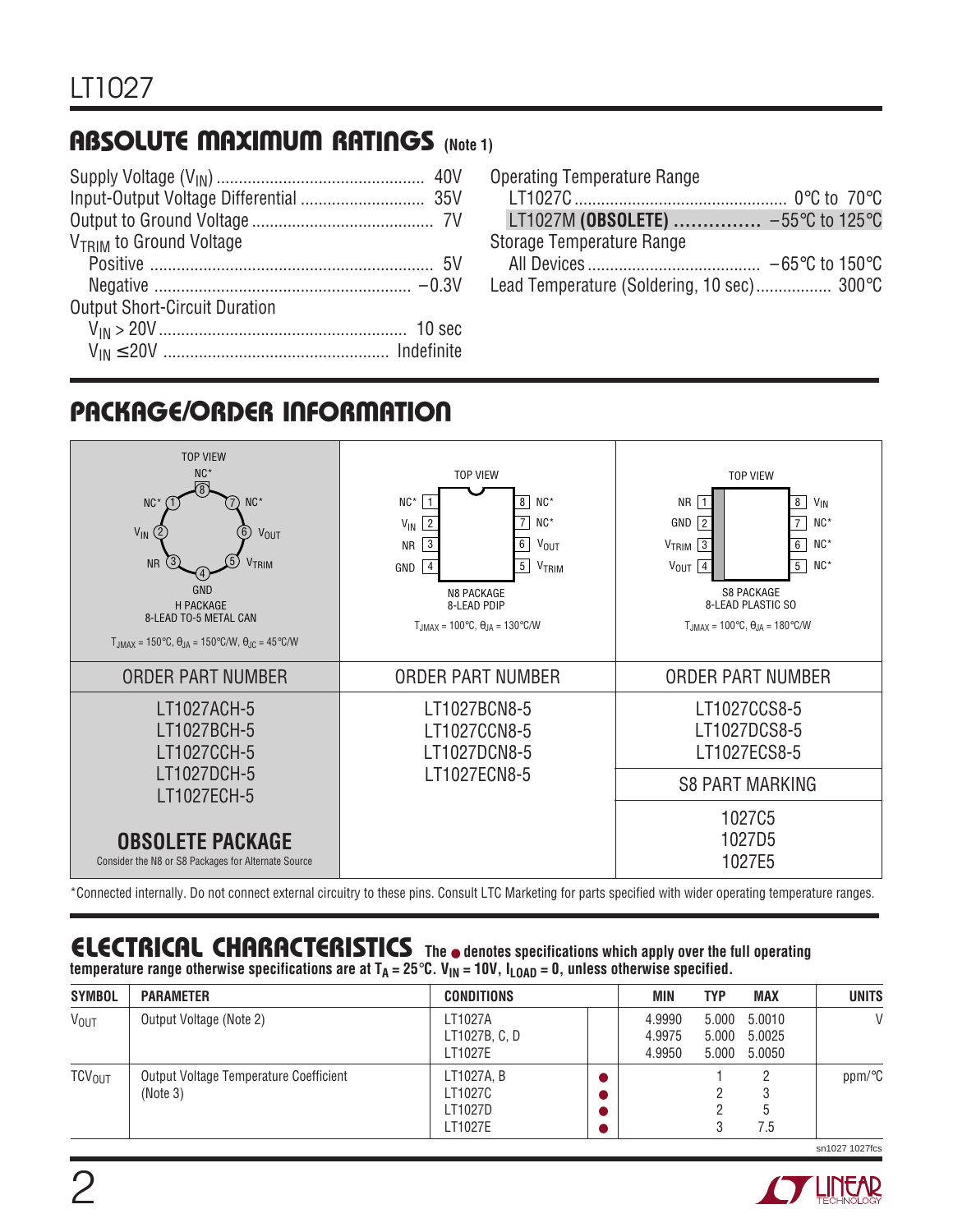### **ELECTRICAL C C HARA TERISTICS The** ● **denotes specifications which apply over the full operating**

temperature range otherwise specifications are at T<sub>A</sub> = 25°C. V<sub>IN</sub> = 10V, I<sub>LOAD</sub> = 0, unless otherwise specified.

| <b>SYMBOL</b> | <b>PARAMETER</b>               | <b>CONDITIONS</b>                                                    |           | MIN           | <b>TYP</b> | <b>MAX</b>     | <b>UNITS</b>      |
|---------------|--------------------------------|----------------------------------------------------------------------|-----------|---------------|------------|----------------|-------------------|
|               | Line Regulation (Note 4)       | $8V \leq V_{IN} \leq 10V$                                            |           | 6             | 12<br>25   | ppm/V<br>ppm/V |                   |
|               |                                | $10V \leq V_{IN} \leq 40V$                                           |           |               | 3          | 6<br>8         | ppm/V<br>ppm/V    |
|               | Load Regulation (Notes 4, 6)   | <b>Sourcing Current</b><br>$0 \leq I_{\text{OUT}} \leq 15 \text{mA}$ |           | $-8$<br>$-10$ | $-3$       | 6<br>8         | ppm/mA<br>ppm/mA  |
|               |                                | <b>Sinking Current</b><br>$0 \geq I_{OIII} \geq -10$ mA              |           |               | 30         | 120            | ppm/mA            |
|               | <b>Supply Current</b>          |                                                                      |           |               | 2.2        | 3.1<br>3.5     | mA<br>mA          |
|               | V <sub>TRIM</sub> Adjust Range |                                                                      | $\bullet$ | ±30           | ±50        |                | mV                |
| $e_n$         | Output Noise (Note 5)          | $0.1$ Hz $\leq$ f $\leq$ 10Hz                                        |           |               | 3          |                | µV <sub>P-P</sub> |
|               |                                | $10Hz \le f \le 1kHz$                                                |           |               | 2.0        | 6.0            | µV <sub>RMS</sub> |
|               | <b>Temperature Hysteresis</b>  | H package; $\Delta T = 25^{\circ}C$                                  |           |               | 10         |                | ppm               |
|               | Long Term Stability            | H package                                                            |           |               | 20         |                | ppm/month         |

**Note 1:** Absolute Maximum Ratings are those values beyond which the life of the part may be impaired.

**Note 2:** Output voltage is measured immediately after turn-on. Changes due to chip warm-up are typically less than 0.005%.

**Note 3:** Temperature coefficient is determined by the "box" method in which the maximum  $\Delta V_{\text{OUT}}$  over the temperature range is divided by  $\Delta T$ .

**Note 4:** Line and load regulation measurements are done on a pulse basis. Output voltage changes due to die temperature change must be taken into account separately. Package thermal resistance is 150°C/W for TO-5 (H), 130°C/W for PDIP (N8), and 180°C/W for plastic SO (SO-8).

**Note 5:** RMS noise is measured with an 8-pole bandpass filter with a center frequency of 30Hz and a Q of 1.5. The filter output is then rectified and integrated for a fixed time period, resulting in an average, as opposed to RMS voltage. A correction factor is used to convert average to RMS. This value is then used to obtain RMS noise voltage in the 10Hz to 1000Hz frequency band. This test also screens for low frequency "popcorn" noise within the bandwidth of the filter. Consult factory for 100% 0.1Hz to 10Hz noise testing.

**Note 6:** Devices typically exhibit a slight negative DC output impedance of –0.015Ω. This compensates for PC trace resistance, improving regulation at the load.

# **C C HARA TERISTICS U W TYPICAL PERFOR A CE**



#### **Output Impedance vs Frequency <b>Contage Output Voltage**

1027 G02





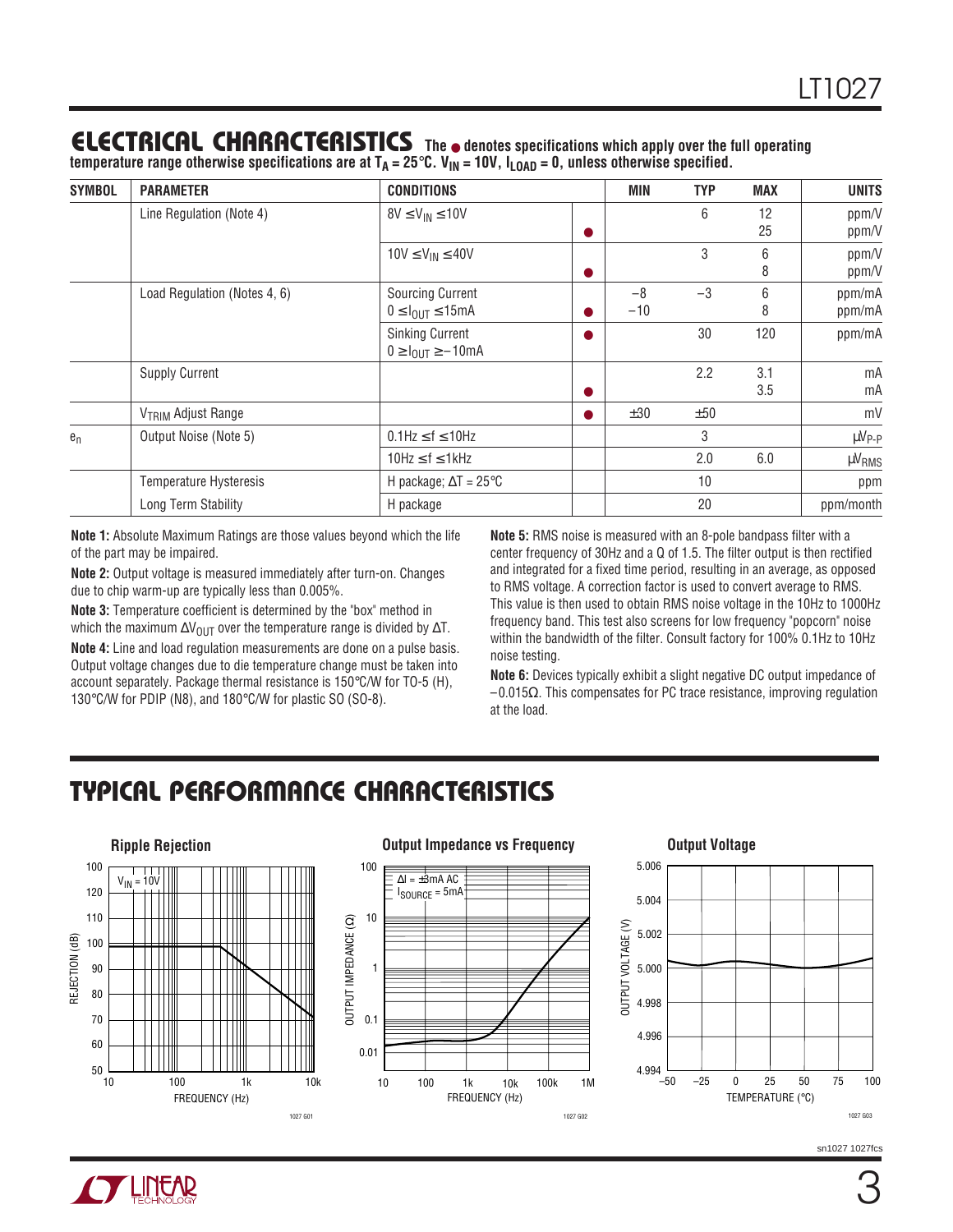# **C C HARA TERISTICS U W TYPICAL PERFOR A CE**

### 10V VIN **Start-Up and Turn-Off (No Load)** 1µs/DIV V<sub>OUT</sub> 1V/DIV 1027 G04

V<sub>OUT</sub><br>1V/DIV **Start-Up and Turn-Off** 10V VIN  $R_L = 1k$ ,  $C_L = 4.7 \mu F$ 

<sup>500</sup>µs/DIV 1027 G05





**Output Settling Time (Sourcing)**

<sup>2</sup>µs/DIV 1027 G10





**0.1Hz to 10Hz Output Noise Filtering = 1 zero at 0.1Hz 2 poles at 10Hz**



**Output Noise Voltage Density**









**V<sub>OUT</sub>** 400µV/DIV AC COUPLED

10mA LOAD STEP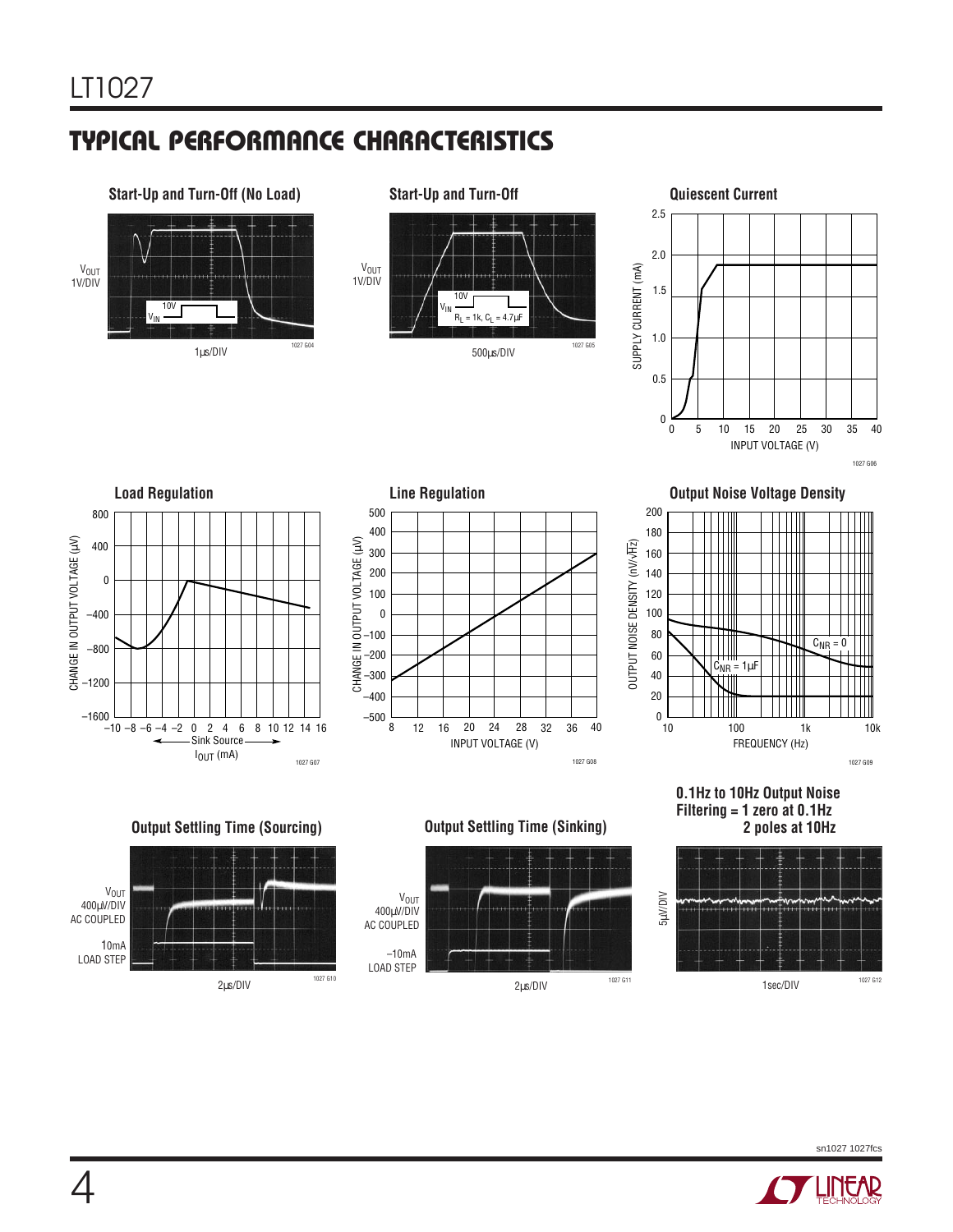# **U A S O PPLICATI W U U I FOR ATIO**

#### **Effect of Reference Drift on System Accuracy**

A large portion of the temperature drift error budget in many systems is the system reference voltage. Figure 1 indicates the maximum temperature coefficient allowable if the reference is to contribute no more than 0.5LSB error to the overall system performance. The example shown is a 12-bit system designed to operate over a temperature range from 25°C to 65°C. Assuming the system calibration is performed at 25 $\degree$ C, the temperature span is 40 $\degree$ C. It can be seen from the graph that the temperature coefficient of the reference must be no worse than 3ppm/°C if it is to contribute less than 0.5LSB error. For this reason, the LT1027 has been optimized for low drift.



**Figure 1. Maximum Allowable Reference Drift**

#### **Trimming Output Voltage**

The LT1027 has an adjustment pin for trimming output voltage. The impedance of the V<sub>ADJ</sub> pin is about 20k $\Omega$  with an open-circuit voltage of 2.5V.  $A \pm 30$ mV guaranteed trim range is achievable by tying the  $V_{AD,I}$  pin to the wiper of a 10k potentiometer connecting between the output and ground. Trimming output voltage does not affect the TC of the device.

#### **Noise Reduction**

The positive input of the internal scaling amplifier is brought out as the Noise Reduction (NR) pin. Connecting a 1µF Mylar capacitor between this pin and ground will reduce the wideband noise of the LT1027 from  $2.0 \mu V_{RMS}$ 

to approximately 1.2 $\mu$ V<sub>RMS</sub> in a 10Hz to 1kHz bandwidth. Transient response is not affected by this capacitor. Startup settling time will increase to several milliseconds due to the 7kΩ impedance looking into the NR pin. The capacitor *must* be a low leakage type. Electrolytics are *not* suitable for this application. Just 100nA leakage current will result in a 150ppm error in output voltage. This pin is the most sensitive pin on the device. For maximum protection a guard ring is recommended. The ring should be driven from a resistive divider from  $V_{\text{OUT}}$  set to 4.4V (the open-circuit voltage on the NR pin).

#### **Transient Response**

The LT1027 has been optimized for transient response. Settling time is under 2µs when an AC-coupled 10mA load transient is applied to the output. The LT1027 achieves fast settling by using a class B NPN/PNP output stage. When sinking current, the device may oscillate with capacitive loads greater than 100pF. The LT1027 is stable with all capacitive loads when at no DC load or when sourcing current, although for best settling time either no output bypass capactor or a 4.7µF tantalum unit is recommended. An 0.1µF ceramic output capacitor will *maximize* output ringing and is not recommended.

#### **Kelvin Connections**

Although the LT1027 does not have true force-sense capability, proper hook-up can improve line loss and ground loop problems significantly. Since the ground pin of the LT1027 carries only 2mA, it can be used as a lowside sense line, greatly reducing ground loop problems on the low side of the reference. The  $V_{OUT}$  pin should be close to the load or connected via a heavy trace as the resistance of this trace directly affects load regulation. It is important to remember that a 1.22mV drop due to trace resistance is equivalent to a 1LSB error in a  $5V_{FS}$ , 12-bit system.

The circuits in Figures 2 and 3 illustrate proper hook-up to minimize errors due to ground loops and line losses. Losses in the output lead can be further reduced by adding a PNP boost transistor if load current is 5mA or higher. R2 can be added to further reduce current in the output sense load.

sn1027 1027fc

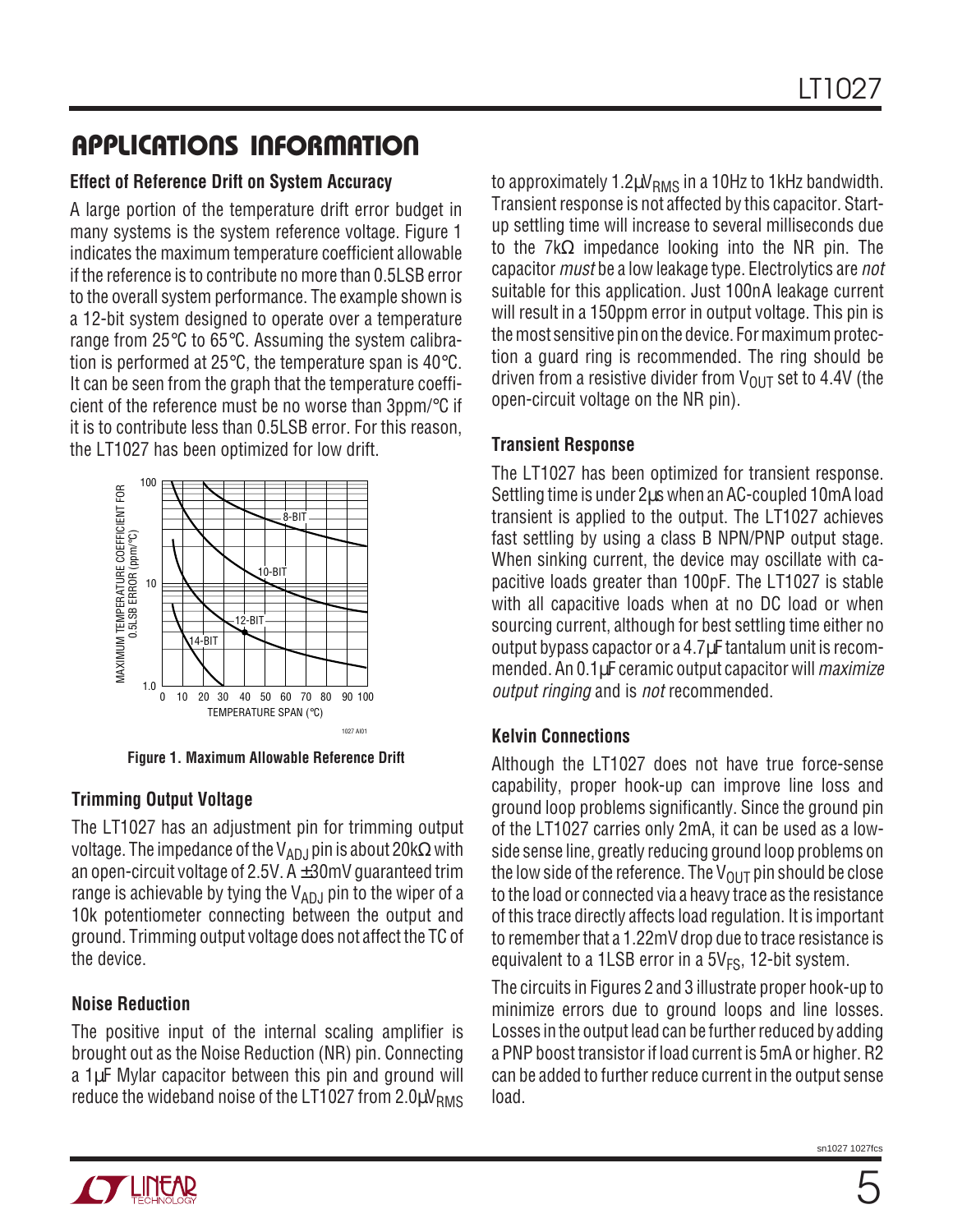# **APPLICATIONS INFORMATION**



**Figure 2. Standard Hook-Up**



\*OPTIONAL–REDUCES CURRENT IN OUTPUT SENSE LEAD



### **TYPICAL APPLICATIONS U**







sn1027 1027fcs

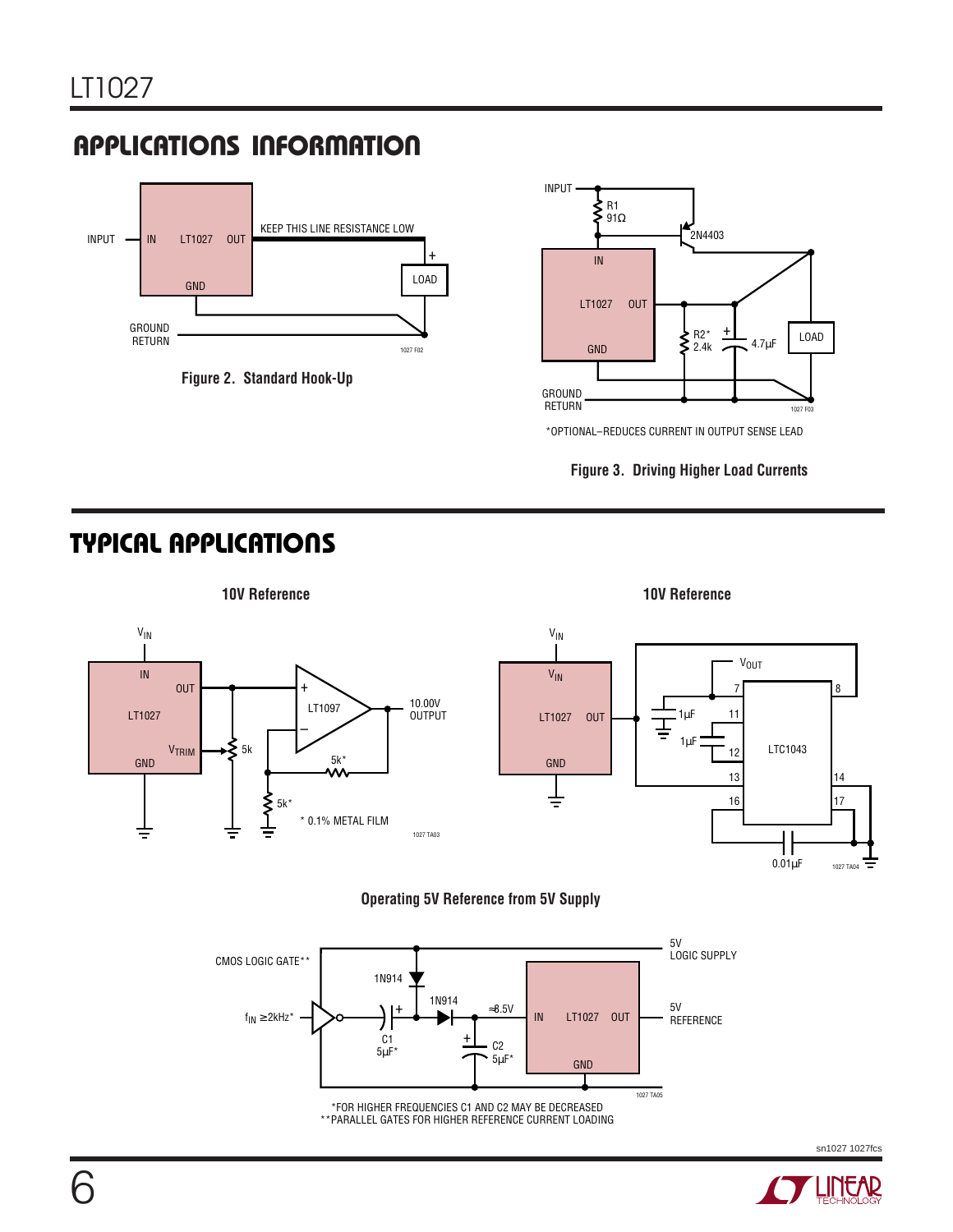### **EQUIVALENT SCHEMATIC**



### **PACKAGE DESCRIPTION**





Information furnished by Linear Technology Corporation is believed to be accurate and reliable. However, no responsibility is assumed for its use. Linear Technology Corporation makes no representation that the interconnection of its circuits as described herein will not infringe on existing patent rights. sn1027 1027fcs

7